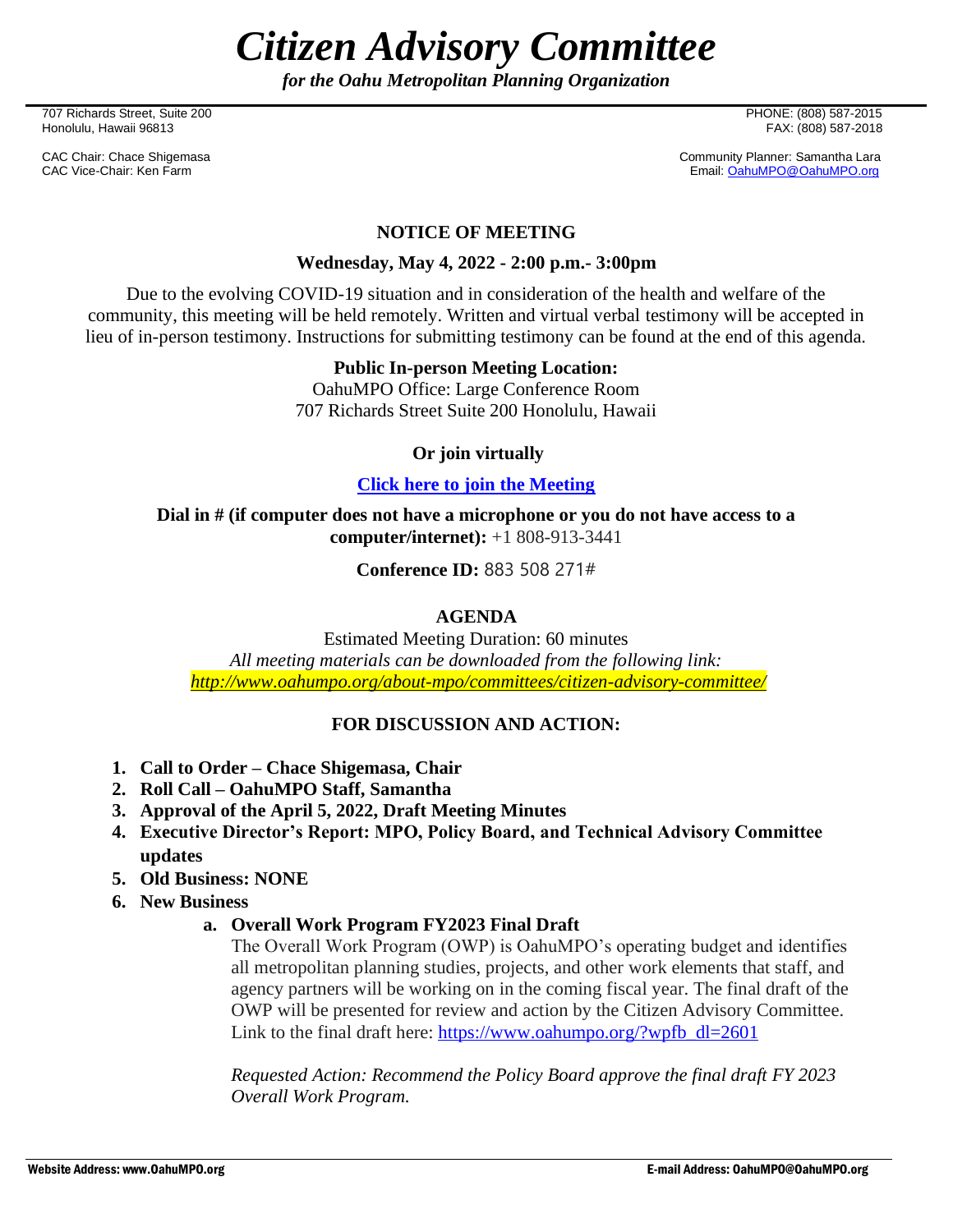- **b. Overall Work Program Work Element Presentation: Multi-Modal Transit Asset Management Plan - Phase 1: Draft TAM Plan Update** The draft Transit Asset Management (TAM) Plan Update outlines strategies, processes, and tools to address DTS' asset management policy and goals and maintain Honolulu's multi-modal transit system in a State of Good Repair. The DTS consultant team will present an overview of the draft TAM Plan Update, which will be posted for public review on the DTS website [\(https://www.honolulu.gov/transportation/divisions/mobility\)](https://www.honolulu.gov/transportation/divisions/mobility) for one month beginning around April 25, 2022.
- **7. Invitation to interested members of the public to be heard on matters not included on the agenda**
- **8. Announcements and tentative date of the next meeting**
- **9. Adjournment**

**PUBLIC TESTIMONY** will be accepted on any Citizen Advisory Committee agenda item. Testimony may be oral or written. Written testimony is strongly encouraged as the primary means of submitting testimony.

## **Oral Testimony**

Oral testimony will be accepted at the meeting. Anyone wishing to testify orally is encouraged to please sign up in advance by emailing [oahumpo@oahumpo.org.](mailto:oahumpo@oahumpo.org) You may also advise us at the meeting if you would like to testify orally.

#### **Written Testimony**

To aid the Committee in the distribution of written testimony to members, the Committee requests that written testimony be submitted 24 hours in advance (for Monday meetings, please submit written testimony to the OahuMPO office by the prior Friday morning). Your cooperation is greatly appreciated.

Written testimony may be sent to OahuMPO via e-mail at <u>[oahumpo@oahumpo.org](mailto:oahumpo@oahumpo.org)</u> or via USPS to: OahuMPO 707 Richards St, Suite 200 Honolulu, HI 96813

Note: Any personal information (such as home addresses, home phone numbers, cell phone numbers) included in the written testimony will become public information.

The City and County of Honolulu is using the OahuMPO Transportation Improvement Program (TIP) public involvement process, as outlined in the Federal Highway Administration/Federal Transit Administration metropolitan transportation planning regulations (23 CFR 450/49 CFR 613), to satisfy the public hearing requirements for the Federal Transit Administration's Urbanized Area Formula Program (49 U.S.C. Section 5307) program-of-projects.

To request language interpretation, an auxiliary aid or service (i.e., sign language interpreter, or